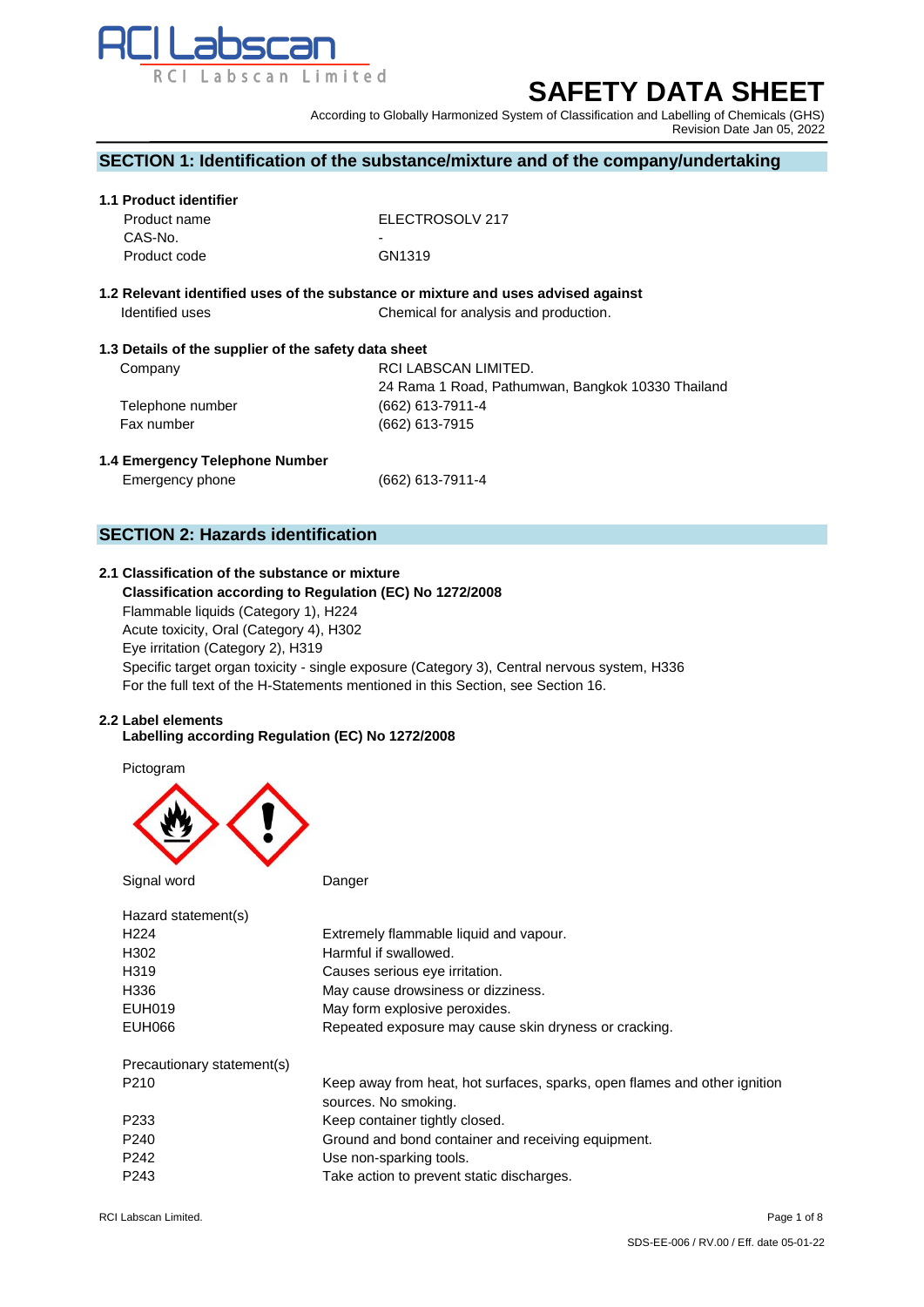| 2.3 Other hazards    | None                                                                                                        |
|----------------------|-------------------------------------------------------------------------------------------------------------|
| P405                 | Store locked up.                                                                                            |
| $P403 + P235$        | Store in a well-ventilated place. Keep cool.                                                                |
| $P337 + P317$        | If eye irritation persists: Get medical help.                                                               |
| P330                 | Rinse mouth.                                                                                                |
|                      | lenses, if present and easy to do. Continue rinsing.                                                        |
| $P305 + P351 + P338$ | IF IN EYES: Rinse cautiously with water for several minutes. Remove contact                                 |
| $P304 + P340$        | IF INHALED: Remove person to fresh air and keep comfortable for breathing.                                  |
|                      | IF ON SKIN (or hair): Take off immediately all contaminated clothing. Rinse skin<br>with water [or shower]. |
|                      |                                                                                                             |
|                      | IF SWALLOWED: Get medical help.                                                                             |
|                      | Wear protective gloves/protective clothing/eye protection/face protection.                                  |
|                      | Use only outdoors or in a well-ventilated area.                                                             |
| P <sub>270</sub>     | Do not eat, drink or smoke when using this product.                                                         |
| P <sub>264</sub>     | Wash hand thoroughly after handling.                                                                        |
| P <sub>261</sub>     | Avoid breathing fume/gas/mist/vapours/spray.                                                                |
|                      | P <sub>271</sub><br>P <sub>280</sub><br>$P301 + P317$<br>$P303 + P361 + P353$                               |

# **SECTION 3: Composition/information on ingredients**

# **3.1 Substances**

Not applicable

# **3.2 Mixture**

| <b>Component</b>                   | <b>CAS-No</b> | <b>Formula</b>       | Concentration<br>(Weight %) | <b>Classification</b>                                                                                                                                                                |
|------------------------------------|---------------|----------------------|-----------------------------|--------------------------------------------------------------------------------------------------------------------------------------------------------------------------------------|
| Diethyl ether                      | $60 - 29 - 7$ | $(C_2H_5)_2O$        | 55-65                       | Flammable liquids (Category 1), H224<br>Acute toxicity, oral (Category 4), H302<br>Specific target organ toxicity - single<br>exposure (Category 3), Central nervous<br>system, H336 |
| Ethanol                            | 64-17-5       | $C_2H_5OH$           | $35 - 45$                   | Flammable liquids (Category 2), H225<br>Eve irritation (Category 2), H319                                                                                                            |
| Denatoniumbenzoate<br>(Stabilized) | 3734-33-6     | $C_{28}H_{34}N_2O_3$ | 1>                          | Acute toxicity, Oral (Category 4), H302<br>Acute toxicity, Inhalation (Category 4),<br>H332                                                                                          |

For the full text of the H-Statements mentioned in this Section, see Section 16

# **SECTION 4: First aid measures**

# **4.1 Description of first aid measures**

| General advice    | Show this safety data sheet to the doctor in attendance.                                                                                                                                       |
|-------------------|------------------------------------------------------------------------------------------------------------------------------------------------------------------------------------------------|
| <b>Inhalation</b> | Move to fresh air in case of accidental inhalation of vapors. Keep patient warm. In case of<br>shortness of breath, give oxygen. Apply artificial respiration only if patient is not breathing |
|                   | or under medical supervision. No artificial aspiration mouth to mouth or mouth to nose.                                                                                                        |
|                   | Use suitable instruments/apparatus.                                                                                                                                                            |
| Skin contact      | Remove contaminated clothing and wash affected skin with soap and water. If signs of<br>poisoning appear, treat as for inhalation. Obtain medical attention. Wash contaminated                 |
|                   | clothing before reuse. Contaminated combustible material, e.g. clothing ignites more<br>readily and burns fiercely.                                                                            |
| Eye contact       | If the substance has got into the eyes, immediately wash out with plenty of water at least                                                                                                     |
|                   | 15 minutes. Obtain medical attention.                                                                                                                                                          |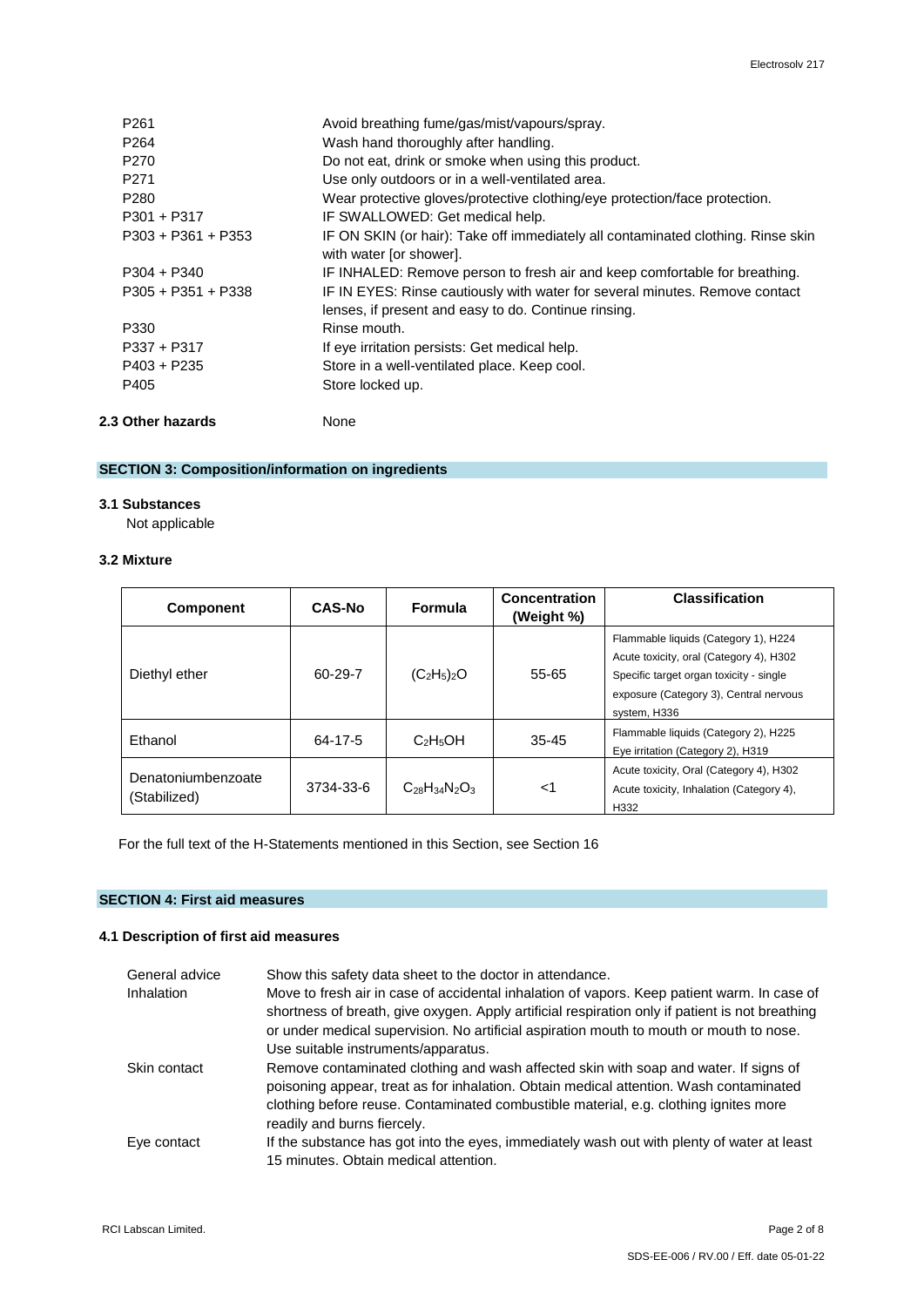Ingestion Rinse mouth. Do not induce vomiting. Immediately make victim drink water (two glasses at the most) Keep patient warm. In case of shortness of breath, give oxygen. Apply artificial respiration only if patient is not breathing or under medical supervision. No artificial aspiration mouth to mouth or mouth to nose. Use suitable instruments/apparatus. Obtain medical attention. Never give anything by mouth to an unconscious person.

#### **4.2 Most important symptoms and effects, both acute and delayed**

The most important known symptoms and effects are described in section 2.2 and section 11

#### **4.3 Indication of any immediate medical attention and special treatment needed**

In case of spontaneous vomiting: risk of aspiration. Pulmonary failure possible.

# **SECTION 5: Firefighting measures**

#### **5.1 Extinguishing media**

### **Suitable extinguishing media**

Extinguish with carbon dioxide, dry chemical foam or water spray. In the event of fire, cool tanks with water spray.

#### **5.2 Special hazards arising from the substance or mixture**

Vapors may form explosive mixture with air at ambient temperature. Flash back possible over considerable distance.

#### **5.3 Advice for firefighters**

Wear self-contained breathing apparatus and protective suit.

# **5.4 Further information**

 Standard procedure for chemical fires. Take measures to prevent electrostatic charging. Prevent firefighting water from entering surface water or groundwater.

# **SECTION 6: Accidental release measures**

#### **6.1 Personal precautions, protective equipment and emergency procedures**

Evacuate personnel to safe areas. Do not breathe vapors or spray mist. Wear a positive-pressure supplied-air respirator, flame retardant antistatic protective clothing. Shut off leaks if without risk. Keep people away from and upwind of spill/leak.

#### **6.2 Environmental precautions**

Contain or absorb leaking liquid with sand or earth, consults an expert. Prevent liquid entering sewers, basements and workpits. If substance has entered a water course or sewer or contaminated soil, advise police.

# **6.3 Methods and materials for containment and cleaning up**

Spillage: May react with combustible substances creating fire or explosion hazard and formation of toxic fumes. Take necessary action to avoid static electricity discharge (which might cause ignition of organic vapors). Soak up with inert absorbent material (e.g. sand, silica gel or chemical absorbent pads). Prevent liquid entering sewers, basements and workpits; vapor may create explosive atmosphere. Transfer to covered steel drums. Dispose of promptly.

# **6.4 Reference to other sections**

For disposal see **Section 13**.

# **SECTION 7: Handling and storage**

# **7.1 Precautions for safe handling**

Keep container tightly closed. Take necessary action to avoid static electricity discharge (which might cause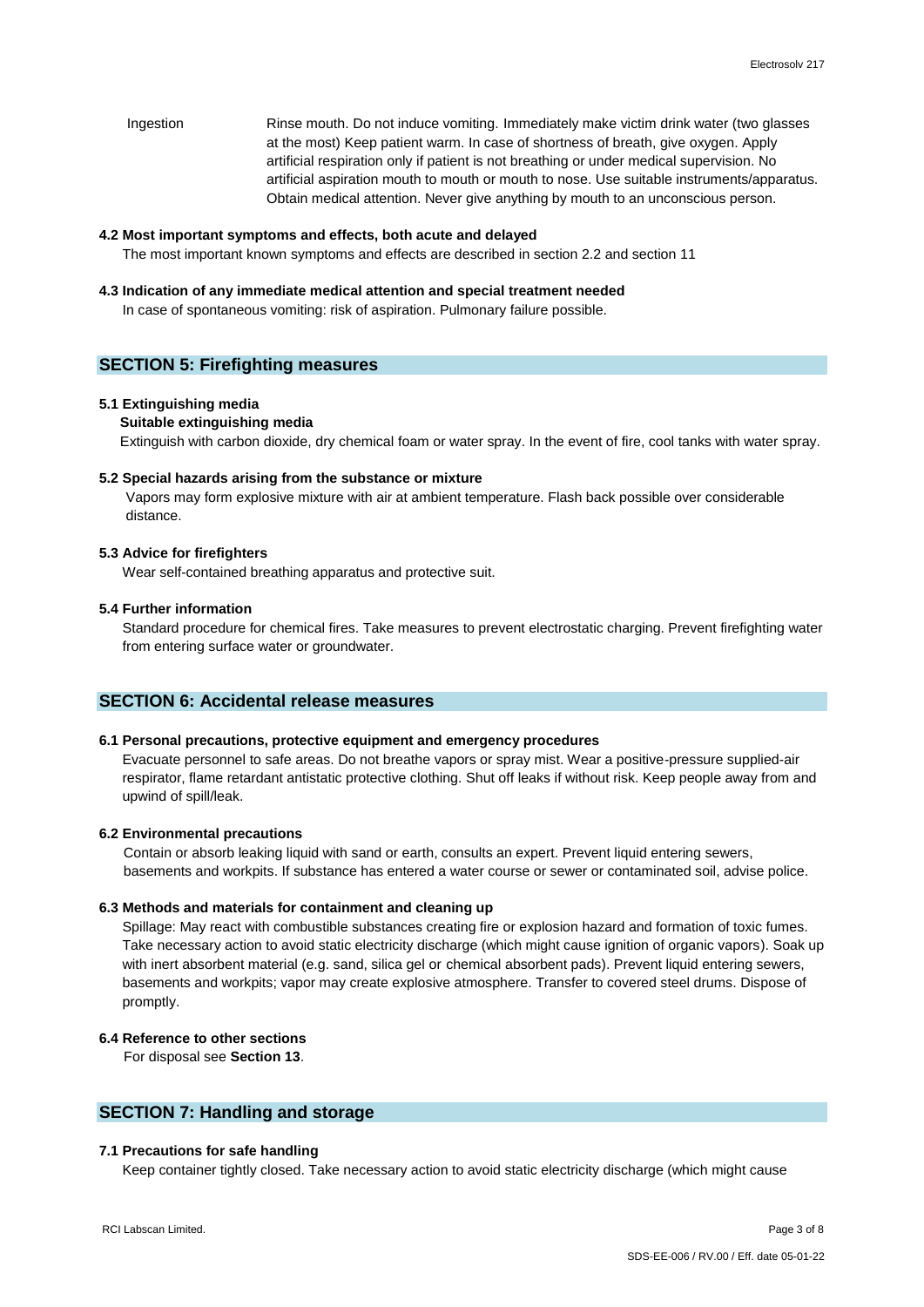ignition of organic vapors). Use only in area provided with appropriate exhaust ventilation. Do not breathe vapors or spray mist. Avoid contact with skin, eyes and clothing. Do not empty into drains.

# **7.2 Conditions for safe storage, including any incompatibilities**

Keep tightly closed in a dry, cool and well-ventilated place. Keep away from heat and sources of ignition. Keep at +15 °C to +25 °C. Keep out of direct sunlight and away from incompatible materials. Store in original container. Electrical equipment should be protected to the appropriate standard.

# **7.3 Specific end use(s)**

Apart from the uses mentioned in section 1.2 no other specific uses are stipulated.

# **SECTION 8: Exposure controls/personal protection**

#### **8.1 Control parameters**

#### **8.2 Exposure controls**

#### **Appropriate engineering controls**

The product should only be used in areas from which all naked lights and other sources of ignition have been excluded. Ventilation hoods and fans required when working with organic solvents or in hot melt applications.

# **Individual protection measures (Personal protective equipment, PPE)**

#### **Eye/face protection**

Goggles giving complete protection to eyes.

#### **Skin protection**

 Chemical resistant apron / flame retardant antistatic protective clothing, heavy duty work shoes. Handle with gloves

- Splash contact wears gloves from viton material.

The select protective gloves have to satisfy the specifications of EU Directive 89/686 EEC and standard EN 374 derived from it.

#### **Respiratory protection**

In case of insufficient ventilation, wear suitable respiratory equipment. Required when vapor/aerosols are generated filter AX (EN 371).

#### **Environmental exposure controls**

Prevent liquid entering sewers, basements and workpits.

# **SECTION 9: Physical and chemical properties**

#### **9.1 Information on basic physical and chemical properties**

| Appearance: Form              | Liquid         |
|-------------------------------|----------------|
| : Color                       | Colorless      |
| Odour                         | Characteristic |
| Odour Threshold               | Not Available  |
| рH                            | Not Available  |
| Melting point/range           | Not Available  |
| Boiling point/range           | Not Available  |
| Flash point                   | Not Available  |
| Evaporation rate              | Not Available  |
| Flammability (solid, gas)     | Not Available  |
| Explosion limits: lower       | Not Available  |
| upper                         | Not Available  |
| Vapor Pressure                | Not Available  |
| <b>Relative Vapor Density</b> | Not Available  |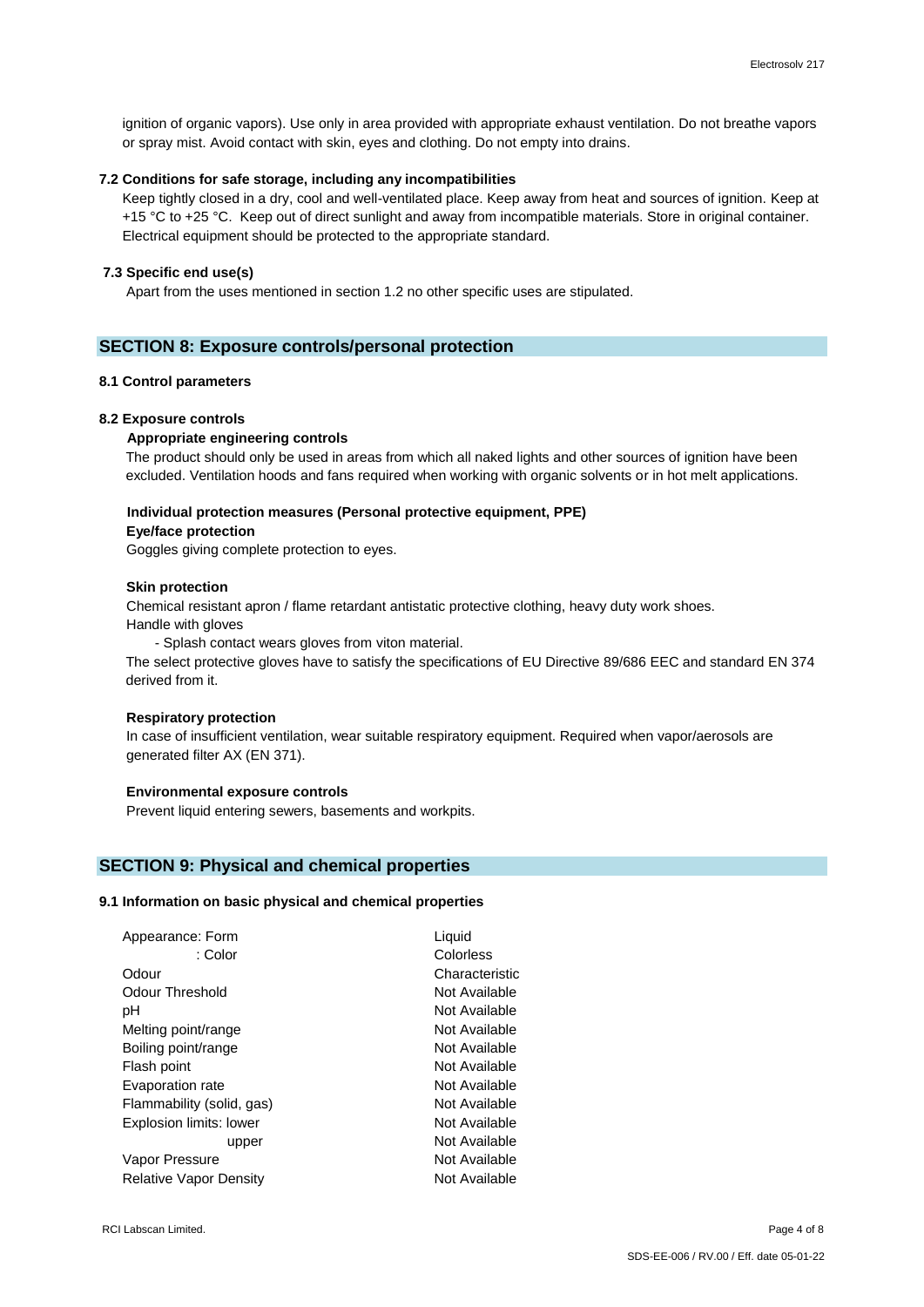| Density                                 | Not Available                                            |
|-----------------------------------------|----------------------------------------------------------|
| Water solubility                        | Not Available                                            |
| Partition coefficient (n-octanol/water) | Not Available                                            |
| Auto-Ignition temperature               | Not Available                                            |
| Decomposition Temperature               | Not Available                                            |
| Viscosity                               | Not Available                                            |
| Explosive properties                    | Not Explosive                                            |
| Oxidizing properties                    | The substance or mixture is not classified as oxidizing. |

# **SECTION 10: Stability and reactivity**

#### **10.1 Reactivity**

Heat-sensitive, light sensitive, sensitive to air; unsuitable working materials: various plastic, rubber.

#### **10.2 Chemical stability**

Stable under recommended storage conditions.

#### **10.3 Possibility of hazardous reactions**

 Risk of explosion in contact with bromine, chlorine, air (formation of peroxides), strong oxidizing agents, nitric acid, oxygen, sulfuric acid, hydrogen peroxide, alkaliperchlorates, boron triazide, bromine fluorides, chromium trioxide, fluoronitrate, liquid oxygen, nitrosyl perchlorate, nitryl perchlorate, ozone, perchloric acid, perchloryl nitrile, permanganic acid, peroxydisulfuric acid, sulfur (heat), oil of turpentine, uranyl nitrate/light.

 The substance can react dangerously with aluminium ethoxide/air, bromine azide, chlorine trifluoride, chromyl chloride, iodine heptafluoride, iodine(VIII)oxide, sodium peroxide, silver perchlorate, sulfuryl chlorid, uranyl acetate, zirconium tetrachloride.

# **10.4 Conditions to avoid**

Heat, flames and sparks.

#### **10.5 Incompatible materials**

 Halogens, halogen-halogen compounds, azide, nonmetals, nonmetallic oxyhalides, strong oxidizing agent, CrO3, halogen oxides, peroxi compounds, perchloric acid, perchlorate, nitric acid, oxygen, ozone, chromyl chloride, turpentine oils and/or turpentine substitutes, nitrate.

#### **10.6 Hazardous decomposition products**

Peroxide, Carbon monoxides, Carbon dioxides (Hazardous decomposition products from under fire condition).

# **SECTION 11: Toxicological information**

#### **11.1 Information on toxicological effects**

 **Mixture Acute toxicity** Not Available

# **Acute oral toxicity**

Absorption

Symptoms : may pose a risk of aspiration upon vomiting., Asperation may cause pulmonary oedema and pneumonitis.

#### **Acute inhalation toxicity**

#### **Absorption**

Symptoms: mucosal irritations, drowsiness and dizziness.

#### **Skin corrosion/irritation**

Irritation: drying out effect resulting in rough and chapped skin.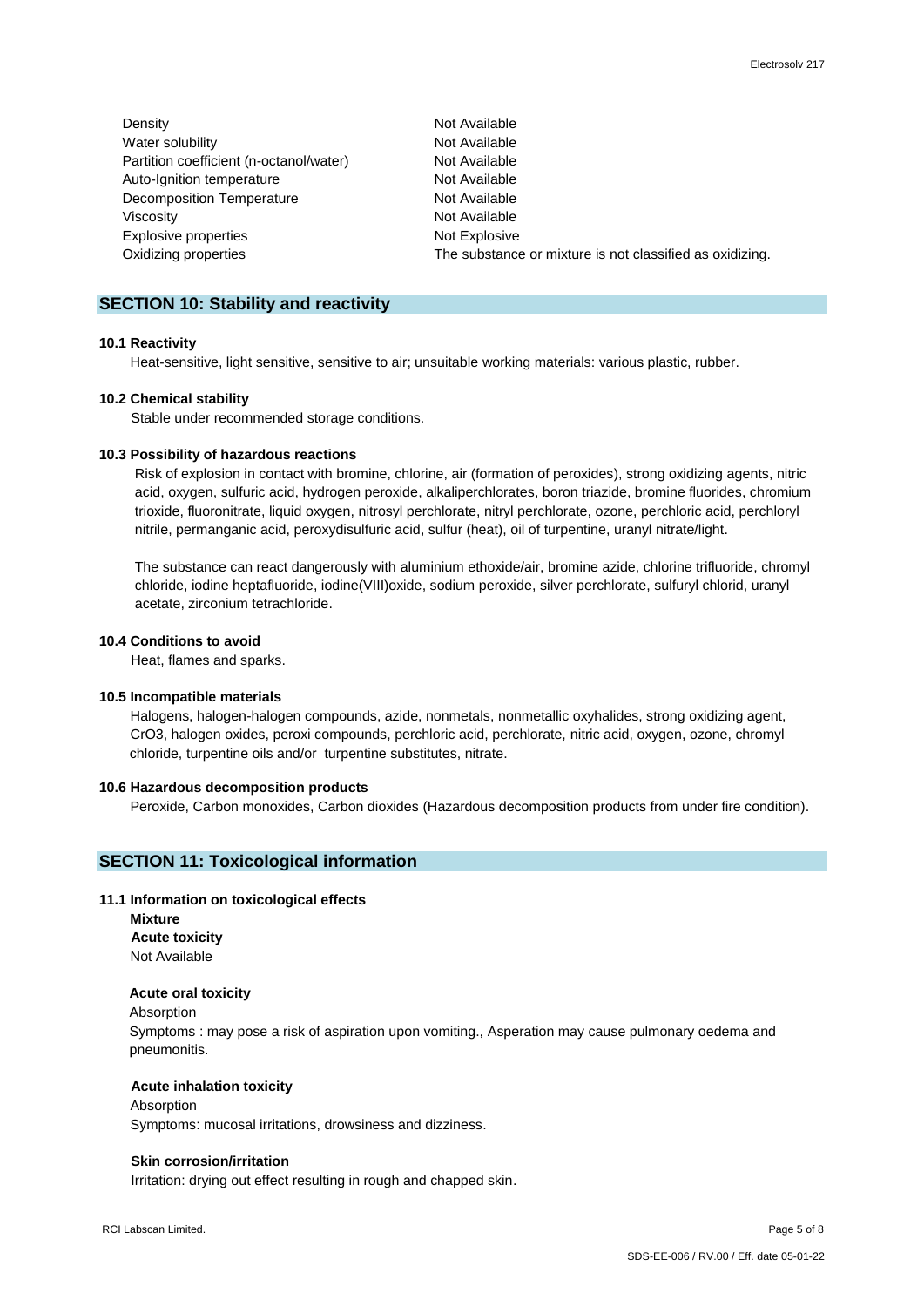# **Serious eye damage/eye irritation** Slight irritations.

### **Respiratory or skin sensitization** Not Available

# **Germ cell mutagenicity**

Not Available

#### **Carcinogenicity** Not Available

# **Reproductive toxicity** Not Available

**Teratogenicity**

Not Available

# **Specific target organ toxicity (STOT) - single exposure** May cause drowsiness or dizziness.

# **Specific target organ toxicity (STOT) - repeated exposure** Not Available

**Aspiration hazard** Not Available

# **Further information**

After absorption : salivation, euphoria, ataxia (impaired locomotor coordination), inebriation, collapse, unconsciousness, coma. Can't be excluded: respiratory paralysis, death. Passage into the lung (vomiting) can result in a condition resembling pneumonia (chemical pneumonitis). The product should be handled with the care usual when dealing with chemicals.

# **SECTION 12: Ecological information**

# **Mixture**

**12.1 Toxicity** Not Available

# **12.2 Persistence and degradability**

Biodegradability Not Available

**12.3 Bioaccumulative potential** Partition coefficient (n-octanol/water) Not Available

# **12.4 Mobility in soil**

Not Available

# **12.5 Other adverse effects**

Do not allow to enter waters, waste water or soil.

# **SECTION 13: Disposal considerations**

# **13.1 Waste treatment methods**

#### **Product**

There are no uniform EC Regulations for the disposal of chemicals or residues. Chemical residues generally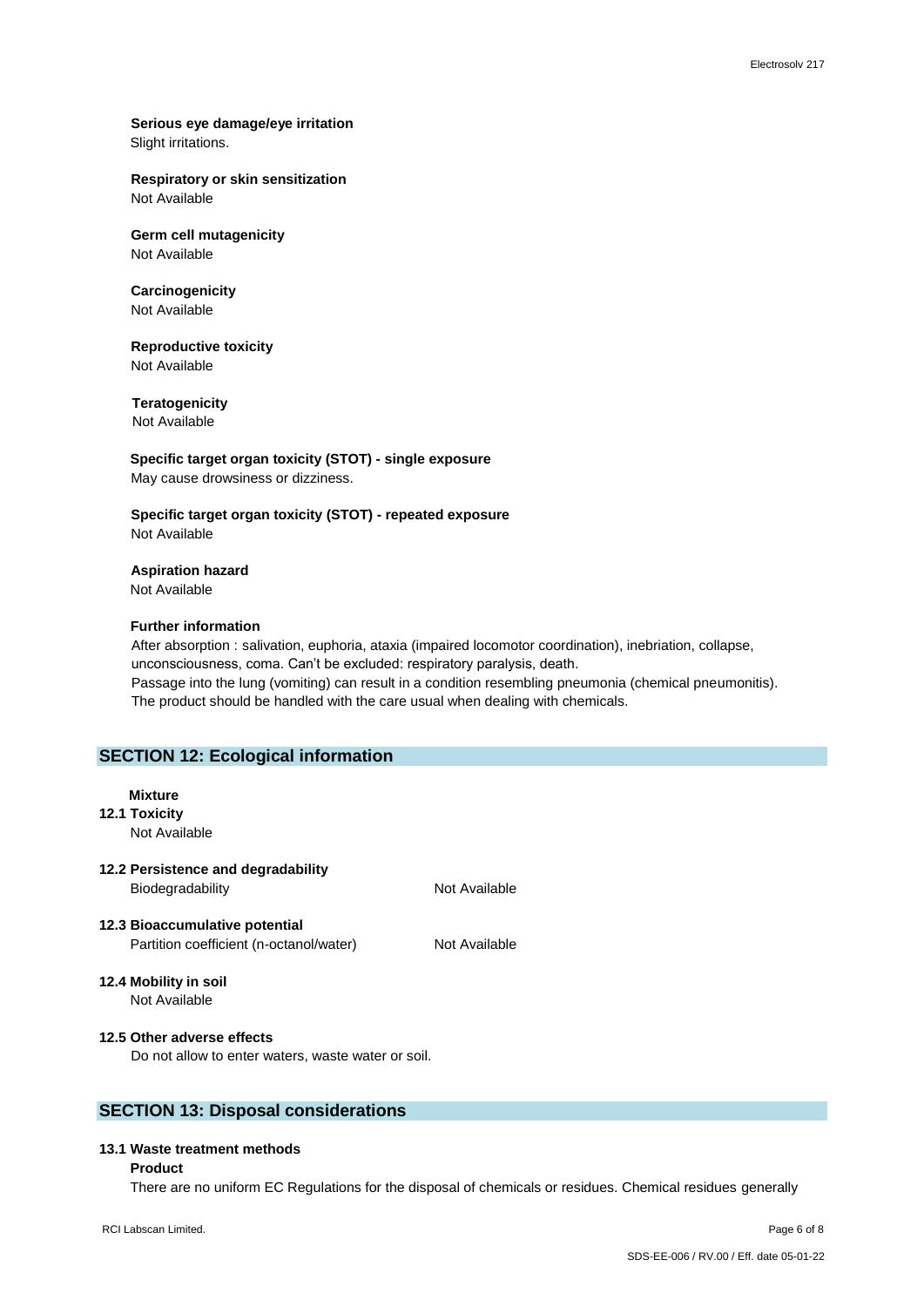count as special waste. The disposal of the latter is regulated in the EC member countries through corresponding law and regulations. We recommend that you contact either the authorities in charge or approved waste disposal companies which will advise you on how to dispose of special waste or burn in a chemical incinerator equipped with an afterburner and scrubber but exert extra care in igniting as this material is highly flammable. Observe all federal, state, and local environmental regulations.

#### **Contaminated packaging**

 Disposal in compliance with official regulations. Handle contaminated packaging as hazardous waste in the same way of the substance itself. If not officially specified differently, non-contaminated packaging may be treated like household waste or recycled.

# **SECTION 14: Transport information**

| <b>Land Transport (ADR/RID)</b> |                                                   |
|---------------------------------|---------------------------------------------------|
| <b>UN Number</b>                | 1993                                              |
| UN proper shipping name         | FLAMMABLE LIQUID, N.O.S. (DIETHYL ETHER, ETHANOL) |
| Transport hazard class(es)      | 3                                                 |
| Packing group                   |                                                   |
| Environmental hazards           | <b>No</b>                                         |
| Special precautions for user    | Yes                                               |
| Sea transport (IMDG)            |                                                   |
| <b>UN Number</b>                | 1993                                              |
| UN proper shipping name         | FLAMMABLE LIQUID, N.O.S. (DIETHYL ETHER, ETHANOL) |
| Transport hazard class(es)      | 3                                                 |
| Packing group                   |                                                   |
| Marine pollutant                | <b>No</b>                                         |
| Special precautions for user    | Yes                                               |
| EmS                             | F-E S-E                                           |
| Air transport (IATA)            |                                                   |
| <b>UN Number</b>                | 1993                                              |
| UN proper shipping name         | FLAMMABLE LIQUID, N.O.S. (DIETHYL ETHER, ETHANOL) |
| Transport hazard class(es)      | 3                                                 |
| Packing group                   |                                                   |
| Environmental hazards           | <b>No</b>                                         |
| Special precautions for user    | <b>No</b>                                         |

(Not examined)

# **SECTION 15: Regulatory information**

This safety datasheet complies with the requirements of Globally Harmonized System of Classification and Labelling of Chemicals (GHS)

# **15.1 Safety, health and environmental regulations/legislation specific for the substance or mixture** Not Available

# **15.2 Chemical Safety Assessment**

For this product a chemical safety assessment was not carried out.